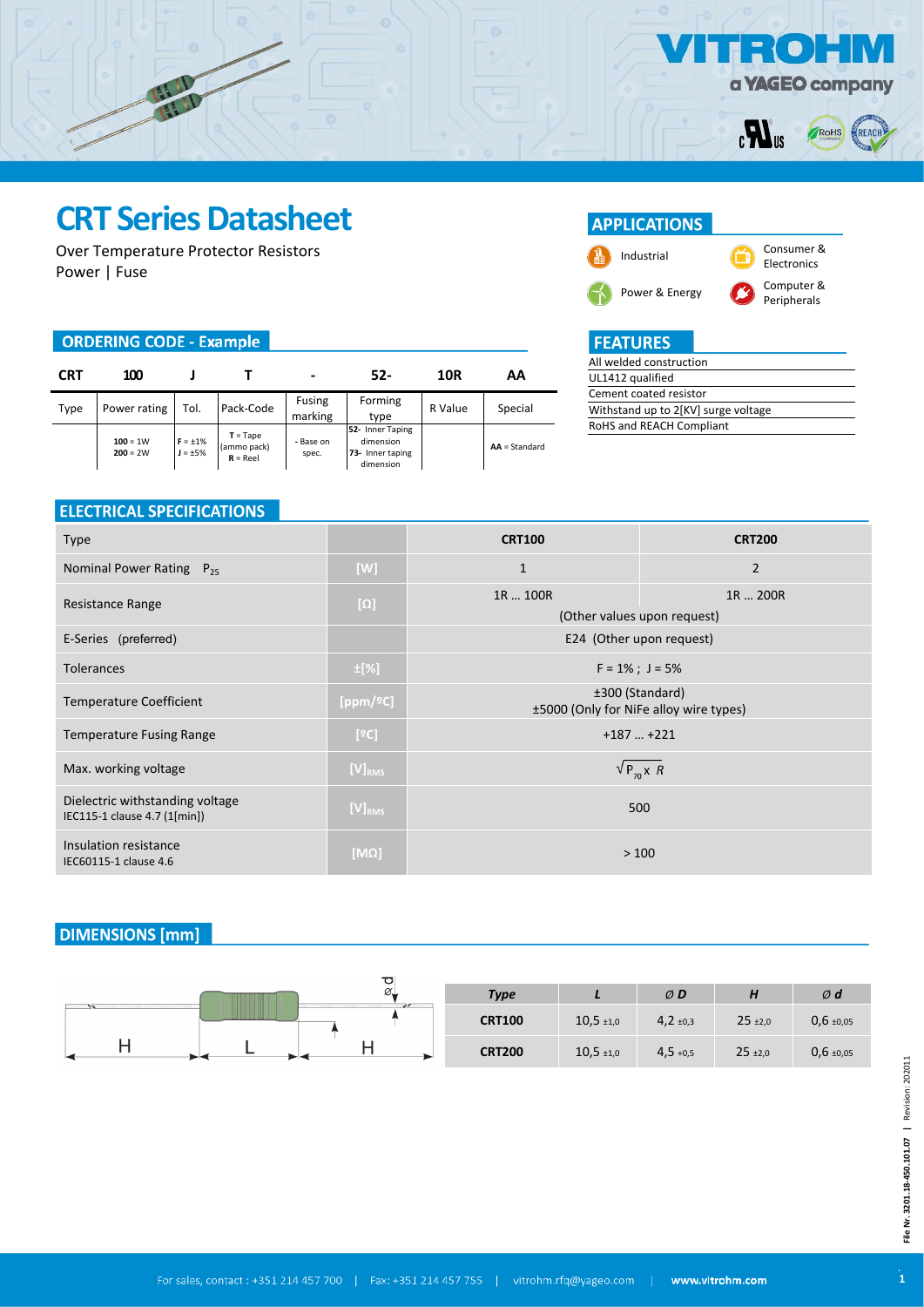

# **CRT Series Datasheet**

| <b>PERFORMANCE DATA</b>                                                                                          |           |                                                    |
|------------------------------------------------------------------------------------------------------------------|-----------|----------------------------------------------------|
| Surge voltage withstanding<br>IEC61000-4-5<br>1.2/50 μs (20 pulses, 60[s])                                       | $\pm$ [%] | 5,0                                                |
| Endurance<br>IEC60115-1 clause 4.25<br>$(P_{25}, @ 25[°C], 1000[h])$                                             | $\pm$ [%] | 5,0                                                |
| <b>Short Time Overload</b><br>IEC60115-1 clause 4.13<br>$(U=2^*\sqrt{P_{n}X}R$ 5[s]                              | $\pm$ [%] | 2,0                                                |
| Resistance to soldering heat<br>IEC60115-1 clause 4.18<br>$(255^{+2})^{\circ}$ C], $2^{+0.5}$ [s]), 2.5~3.5[mm]. | $\pm$ [%] | 1,0                                                |
| Terminal strength<br>60[s])                                                                                      | $[N]$     | 10                                                 |
| Marking<br>IEC60062                                                                                              |           | Colour code<br>(5th band for Fuse characteristics) |

## **FUSE CHARACTERISTICS**

| <b>Fusing</b><br><b>Protector Mark</b> | <b>Fuse Standard</b><br>Current [A] | <b>Functioning</b><br>Temperature [°C] | <b>Color code</b><br>ring |
|----------------------------------------|-------------------------------------|----------------------------------------|---------------------------|
| - (based on spec)                      | 2A                                  | $221 + 30 / -20$                       | <b>Brown</b>              |
|                                        | 3A                                  | $221 + 30 / -20$                       | <b>Black</b>              |
|                                        | 2A                                  | $187 + 30 / -20$                       | Red                       |
| м                                      | 3A                                  | $187 + 30 / -20$                       | Orange                    |
| Short-circuit test Voltage             |                                     | 250V                                   |                           |

## **DERATING CURVE**

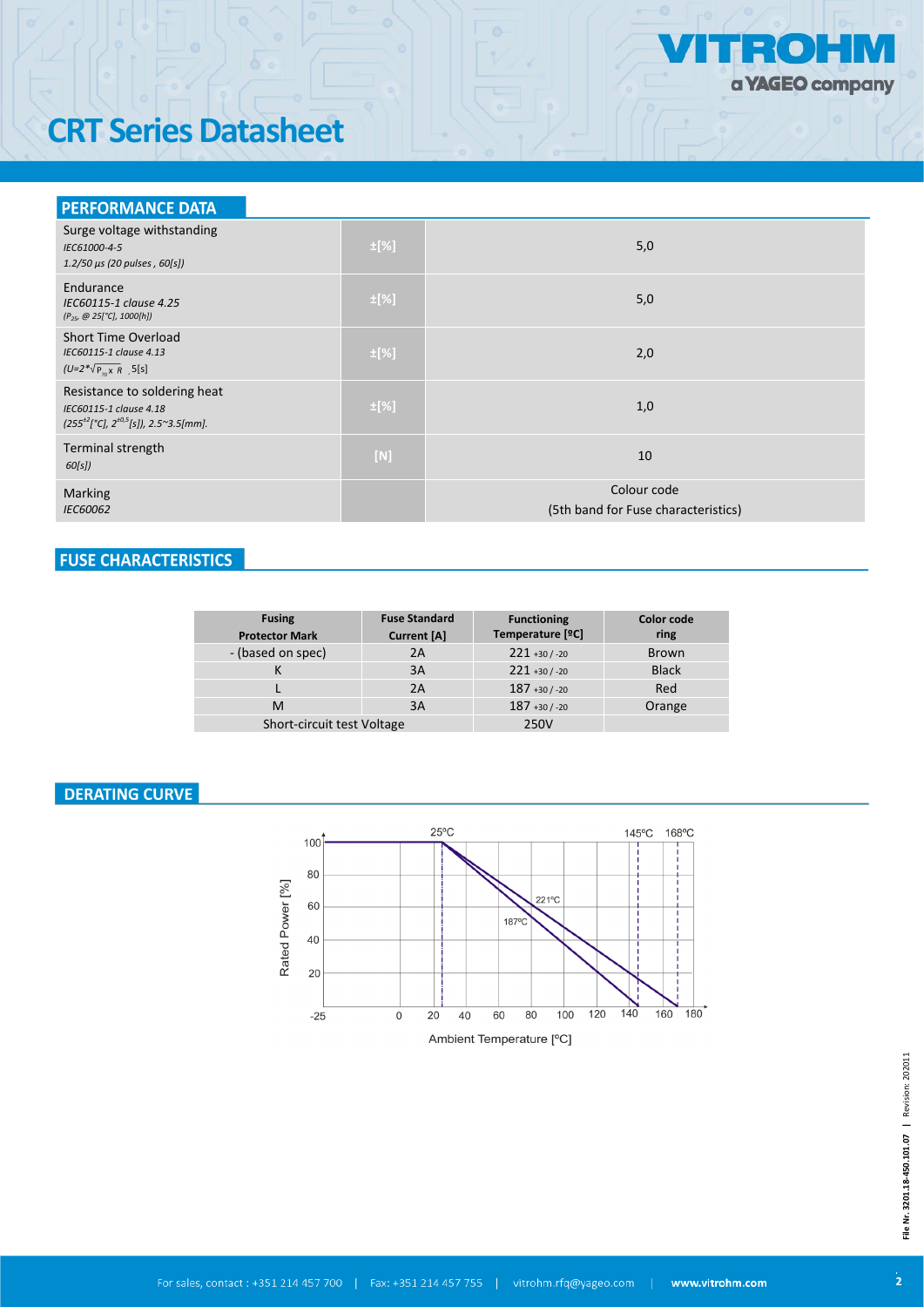

# **CRT Series Datasheet**

### **PULSE PERFORMANCE**





**Temperature dropping time [s]**

**Temperature dropping time [s]**